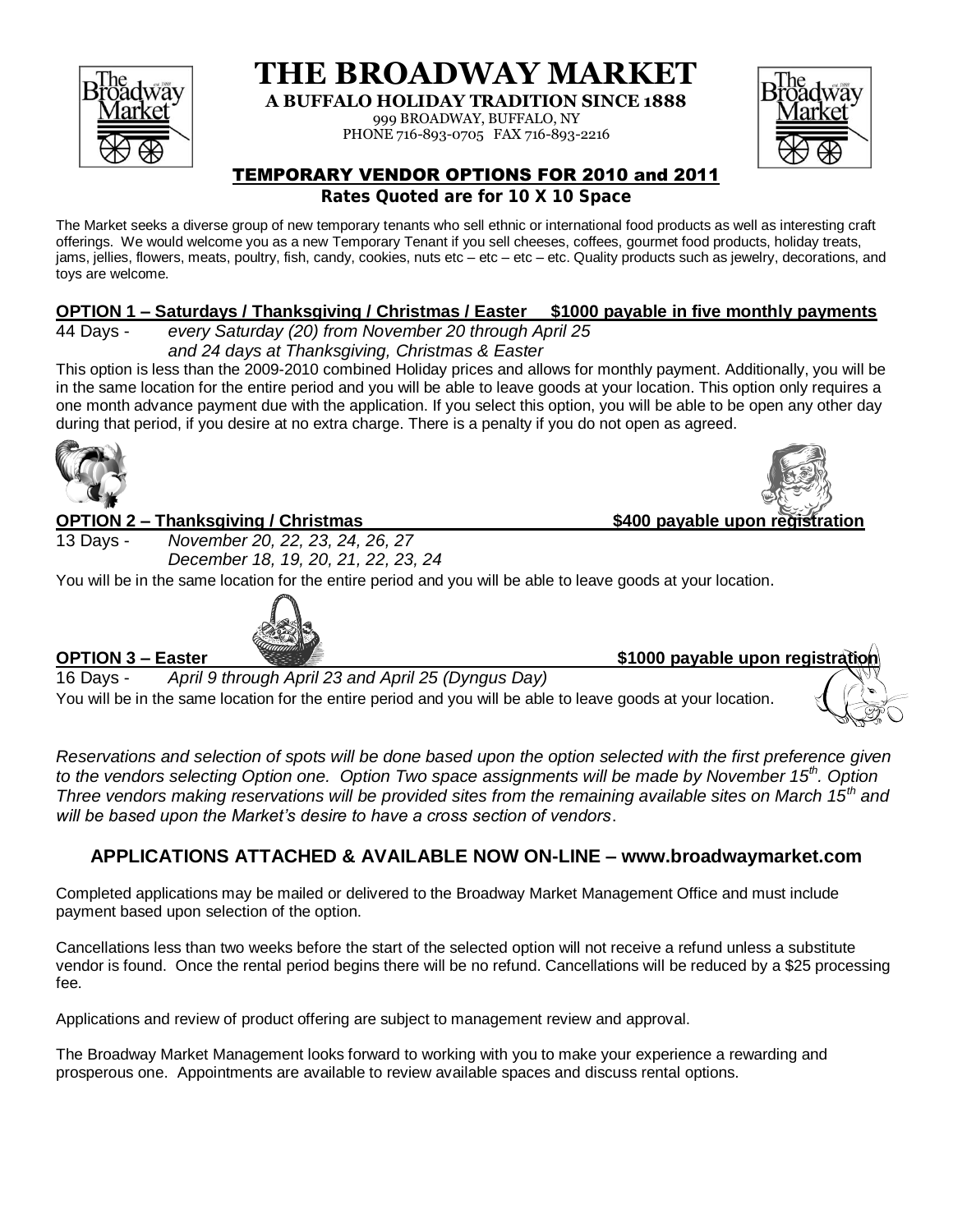## Calendar for 2010-2011

|                     |               | <b>OPTION</b> |               |                                |               | <b>OPTION</b> |               |                                |               | <b>OPTION</b> |               |                  |              | <b>OPTION</b>        |   |  |
|---------------------|---------------|---------------|---------------|--------------------------------|---------------|---------------|---------------|--------------------------------|---------------|---------------|---------------|------------------|--------------|----------------------|---|--|
|                     | $\mathbf{1}$  | 2             | 3             |                                | 1             | $\mathbf{z}$  | 3             |                                | $\mathbf{1}$  | $\mathbf{z}$  | 3             |                  | $\mathbf{1}$ | $\overline{2}$       | 3 |  |
| 11/19/2010          |               |               |               | 1/1/2011                       | CLOSED        | <b>CLOSED</b> | <b>CLOSED</b> | 2/13/2011 CLOSED               |               | CLOSED        |               | CLOSED 3/28/2011 |              |                      |   |  |
| 11/20/2010          |               |               |               | 1/2/2011                       |               |               |               | CLOSED CLOSED CLOSED 2/14/2011 |               |               |               | 3/29/2011        |              |                      |   |  |
| 11/21/2010 OPEN 9-2 |               |               |               | 1/3/2011                       |               |               |               | 2/15/2011                      |               |               |               | 3/30/2011        |              |                      |   |  |
| 11/22/2010          |               |               |               | 1/4/2011                       |               |               |               | 2/16/2011                      |               |               |               | 3/31/2011        |              |                      |   |  |
| 11/23/2010          |               |               |               | 1/5/2011                       |               |               |               | 2/17/2011                      |               |               |               | 4/1/2011         |              |                      |   |  |
| 11/24/2010          |               |               |               | 1/6/2011                       |               |               |               | 2/18/2011                      |               |               |               | 4/2/2011         |              |                      |   |  |
| 11/25/2010 CLOSED   |               | <b>CLOSED</b> |               | CLOSED 1/7/2011                |               |               |               | 2/19/2011                      |               |               |               | 4/3/2011         | CLOSED       | CLOSED CLOSED        |   |  |
| 11/26/2010          |               |               |               | 1/8/2011                       |               |               |               | 2/20/2011 CLOSED               |               | <b>CLOSED</b> |               | CLOSED 4/4/2011  |              |                      |   |  |
| 11/27/2010          |               |               |               | 1/9/2011                       | <b>CLOSED</b> | CLOSED CLOSED |               | 2/21/2011                      |               |               |               | 4/5/2011         |              |                      |   |  |
| 11/28/2010 CLOSED   |               | <b>CLOSED</b> |               | CLOSED 1/10/2011               |               |               |               | 2/22/2011                      |               |               |               | 4/6/2011         |              |                      |   |  |
| 11/29/2010          |               |               |               | 1/11/2011                      |               |               |               | 2/23/2011                      |               |               |               | 4/7/2011         |              |                      |   |  |
| 11/30/2010          |               |               |               | 1/12/2011                      |               |               |               | 2/24/2011                      |               |               |               | 4/8/2011         |              |                      |   |  |
| 12/1/2010           |               |               |               | 1/13/2011                      |               |               |               | 2/25/2011                      |               |               |               | 4/9/2011         |              |                      |   |  |
| 12/2/2010           |               |               |               | 1/14/2011                      |               |               |               | 2/26/2011                      |               |               |               | 4/10/2011        |              | CLOSED CLOSED CLOSED |   |  |
| 12/3/2010           |               |               |               | 1/15/2011                      |               |               |               | 2/27/2011 CLOSED               |               | <b>CLOSED</b> |               | CLOSED 4/11/2011 |              |                      |   |  |
| 12/4/2010           |               |               |               | 1/16/2011 CLOSED CLOSED        |               |               | <b>CLOSED</b> | 2/28/2011                      |               |               |               | 4/12/2011        |              |                      |   |  |
| 12/5/2010           | <b>CLOSED</b> | <b>CLOSED</b> |               | CLOSED 1/17/2011               |               |               |               | 3/1/2011                       |               |               |               | 4/13/2011        |              |                      |   |  |
| 12/6/2010           |               |               |               | 1/18/2011                      |               |               |               | 3/2/2011                       |               |               |               | 4/14/2011        |              |                      |   |  |
| 12/7/2010           |               |               |               | 1/19/2011                      |               |               |               | 3/3/2011                       |               |               |               | 4/15/2011        |              |                      |   |  |
| 12/8/2010           |               |               |               | 1/20/2011                      |               |               |               | 3/4/2011                       |               |               |               | 4/16/2011        |              |                      |   |  |
| 12/9/2010           |               |               |               | 1/21/2011                      |               |               |               | 3/5/2011                       |               |               |               | 4/17/2011        |              |                      |   |  |
| 12/10/2010          |               |               |               | 1/22/2011                      |               |               |               | 3/6/2011                       | <b>CLOSED</b> | <b>CLOSED</b> |               | CLOSED 4/18/2011 |              |                      |   |  |
| 12/11/2010          |               |               |               | 1/23/2011 CLOSED               |               | CLOSED CLOSED |               | 3/7/2011                       |               |               |               | 4/19/2011        |              |                      |   |  |
| 12/12/2010 CLOSED   |               | <b>CLOSED</b> |               | CLOSED 1/24/2011               |               |               |               | 3/8/2011                       |               |               |               | 4/20/2011        |              |                      |   |  |
| 12/13/2010          |               |               |               | 1/25/2011                      |               |               |               | 3/9/2011                       |               |               |               | 4/21/2011        |              |                      |   |  |
| 12/14/2010          |               |               |               | 1/26/2011                      |               |               |               | 3/10/2011                      |               |               |               | 4/22/2011        |              |                      |   |  |
| 12/15/2010          |               |               |               | 1/27/2011                      |               |               |               | 3/11/2011                      |               |               |               | 4/23/2011        |              |                      |   |  |
| 12/16/2010          |               |               |               | 1/28/2011                      |               |               |               | 3/12/2011                      |               |               |               | 4/24/2011        |              | CLOSED CLOSED CLOSED |   |  |
| 12/17/2010          |               |               |               | 1/29/2011                      |               |               |               | 3/13/2011 CLOSED CLOSED        |               |               |               | CLOSED 4/25/2011 |              |                      |   |  |
| 12/18/2010          |               |               |               | 1/30/2011 CLOSED CLOSED CLOSED |               |               |               | 3/14/2011                      |               |               |               |                  |              |                      |   |  |
| 12/19/2010          |               |               |               | 1/31/2011                      |               |               |               | 3/15/2011                      |               |               |               |                  |              |                      |   |  |
| 12/20/2010          |               |               |               | 2/1/2011                       |               |               |               | 3/16/2011                      |               |               |               |                  |              |                      |   |  |
| 12/21/2010          |               |               |               | 2/2/2011                       |               |               |               | 3/17/2011                      |               |               |               |                  |              |                      |   |  |
| 12/22/2010          |               |               |               | 2/3/2011                       |               |               |               | 3/18/2011                      |               |               |               |                  |              |                      |   |  |
| 12/23/2010          |               |               |               | 2/4/2011                       |               |               |               | 3/19/2011                      |               |               |               |                  |              |                      |   |  |
| 12/24/2010          |               |               |               | 2/5/2011                       |               |               |               | 3/20/2011 CLOSED               |               | <b>CLOSED</b> | CLOSED        |                  |              |                      |   |  |
| 12/25/2010 CLOSED   |               | <b>CLOSED</b> | <b>CLOSED</b> | 2/6/2011                       | <b>CLOSED</b> | CLOSED CLOSED |               | 3/21/2011                      |               |               |               |                  |              |                      |   |  |
| 12/26/2010 CLOSED   |               | <b>CLOSED</b> | CLOSED        | 2/7/2011                       |               |               |               | 3/22/2011                      |               |               |               |                  |              |                      |   |  |
| 12/27/2010          |               |               |               | 2/8/2011                       |               |               |               | 3/23/2011                      |               |               |               |                  |              |                      |   |  |
| 12/28/2010          |               |               |               | 2/9/2011                       |               |               |               | 3/24/2011                      |               |               |               |                  |              |                      |   |  |
| 12/29/2010          |               |               |               | 2/10/2011                      |               |               |               | 3/25/2011                      |               |               |               |                  |              |                      |   |  |
| 12/30/2010          |               |               |               | 2/11/2011                      |               |               |               | 3/26/2011                      |               |               |               |                  |              |                      |   |  |
| 12/31/2010          |               |               |               | 2/12/2011                      |               |               |               | 3/27/2011 CLOSED CLOSED        |               |               | <b>CLOSED</b> |                  |              |                      |   |  |